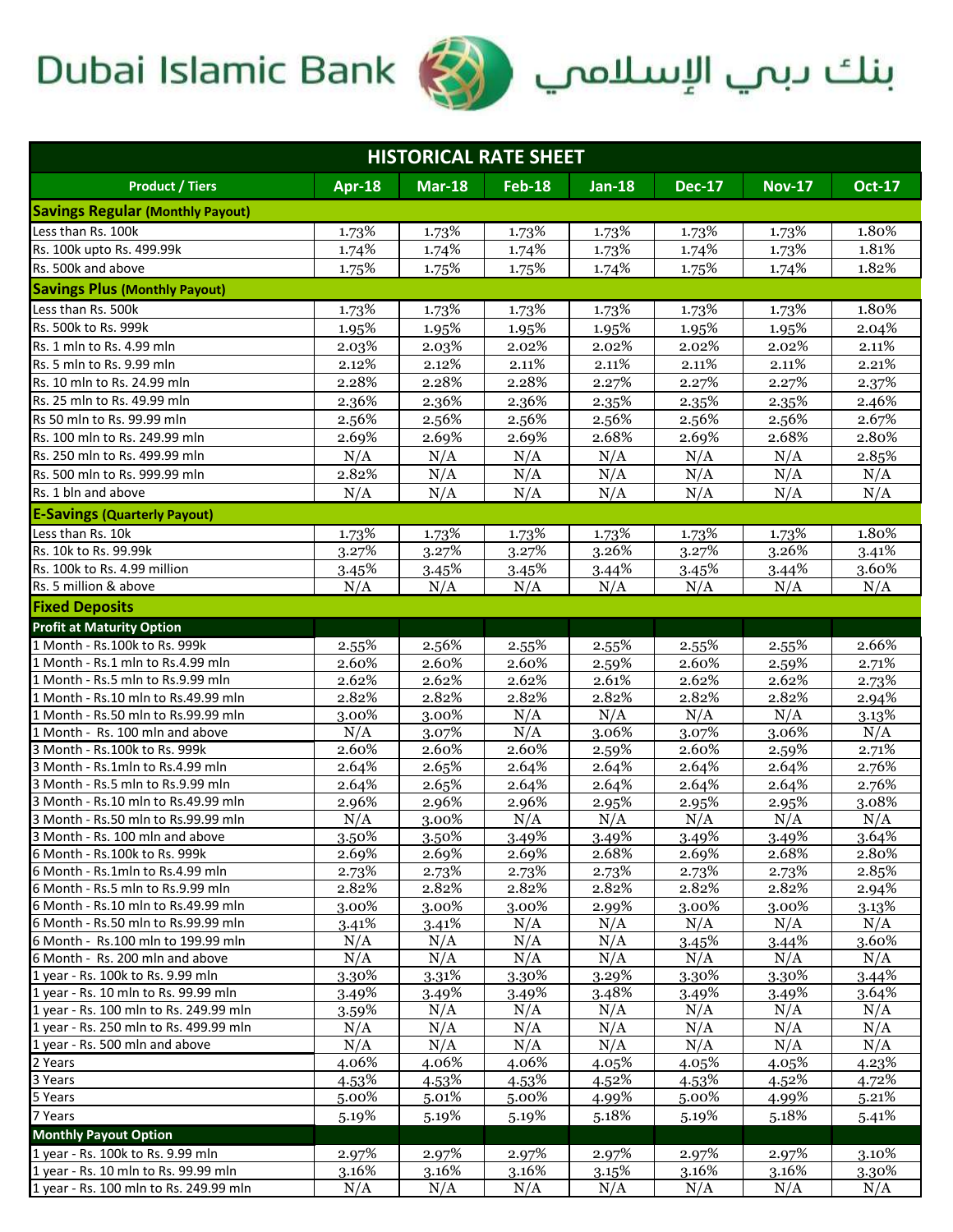| 2 years                                               | 3.87%    | 3.87%    | 3.87%    | 3.86%    | 3.87%    | 3.86%    | 4.03%    |  |  |  |
|-------------------------------------------------------|----------|----------|----------|----------|----------|----------|----------|--|--|--|
| 3 years                                               | 4.25%    | 4.25%    | 4.25%    | 4.24%    | 4.24%    | 4.24%    | 4.43%    |  |  |  |
| 5 years                                               | 4.58%    | 4.58%    | 4.58%    | 4.57%    | 4.57%    | 4.57%    | 4.77%    |  |  |  |
| 7 years                                               | 4.67%    | 4.67%    | 4.67%    | 4.66%    | 4.67%    | 4.66%    | 4.87%    |  |  |  |
| <b>Quarterly Payout Option</b>                        |          |          |          |          |          |          |          |  |  |  |
| 1 year - Rs. 100k to Rs. 9.99 mln                     | 3.02%    | 3.02%    | 3.02%    | 3.01%    | 3.02%    | 3.01%    | 3.15%    |  |  |  |
| 1 year - Rs. 10 mln to Rs. 99.99 mln                  | 3.16%    | 3.16%    | 3.16%    | 3.15%    | 3.16%    | $3.16\%$ | 3.30%    |  |  |  |
| 1 year - Rs. 100 mln to Rs. 249.99 mln                | N/A      | N/A      | N/A      | N/A      | N/A      | N/A      | N/A      |  |  |  |
| 1 year - Rs. 250 mln to Rs. 499.99 mln                | N/A      | N/A      | N/A      | N/A      | N/A      | N/A      | N/A      |  |  |  |
| 1 year - Rs. 500 mln and above*                       | N/A      | N/A      | N/A      | N/A      | N/A      | N/A      | N/A      |  |  |  |
| 2 years                                               | 3.92%    | 3.92%    | 3.92%    | 3.91%    | 3.91%    | 3.91%    | 4.08%    |  |  |  |
| 3 years                                               | 4.25%    | 4.25%    | 4.25%    | 4.24%    | 4.24%    | 4.24%    | 4.43%    |  |  |  |
| 5 years                                               | 4.67%    | 4.67%    | 4.67%    | 4.66%    | 4.67%    | 4.66%    | 4.87%    |  |  |  |
| 7 years                                               | 4.72%    | 4.72%    | 4.72%    | 4.71%    | $4.71\%$ | 4.71%    | 4.92%    |  |  |  |
| <b>Half Yearly Payout Option</b>                      |          |          |          |          |          |          |          |  |  |  |
| 1 year - Rs. 100k to Rs. 9.99 mln                     | 3.12%    | 3.12%    | 3.11%    | 3.11%    | 3.11%    | 3.11%    | 3.25%    |  |  |  |
| 1 year - Rs. 10 mln to Rs. 99.99 mln                  | N/A      | N/A      | N/A      | N/A      | 3.21%    | 3.20%    | 3.34%    |  |  |  |
| 1 year - Rs. 100 mln to Rs. 249.99 mln                | N/A      | N/A      | N/A      | N/A      | N/A      | N/A      | N/A      |  |  |  |
| 2 years                                               | $3.96\%$ | 3.97%    | 3.96%    | 3.95%    | 3.96%    | 3.96%    | 4.13%    |  |  |  |
| 3 years                                               | 4.29%    | 4.30%    | 4.29%    | 4.28%    | 4.29%    | 4.29%    | 4.48%    |  |  |  |
| 5 years                                               | 4.74%    | 4.75%    | 4.74%    | 4.73%    | 4.74%    | 4.73%    | 4.94%    |  |  |  |
| 7 years                                               | 5.00%    | 5.01%    | 5.00%    | 4.99%    | 5.00%    | 4.99%    | 5.21%    |  |  |  |
| FCY Deposits - AED, USD, EUR & GBP (Monthly Payout)   |          |          |          |          |          |          |          |  |  |  |
| Saving - Less than 500                                | $0.00\%$ | 0.00%    | $0.00\%$ | 0.00%    | $0.00\%$ | $0.00\%$ | $0.00\%$ |  |  |  |
| Saving - 500 to 499.99k                               | 0.10%    | $0.10\%$ | 0.10%    | 0.10%    | 0.10%    | 0.10%    | 0.11%    |  |  |  |
| Saving - 500K and Above                               | 0.25%    | 0.25%    | 0.25%    | 0.25%    | 0.25%    | 0.25%    | 0.26%    |  |  |  |
| 3 Months - 2k to 99.99k                               | 0.26%    | 0.26%    | 0.26%    | 0.26%    | 0.26%    | 0.26%    | 0.27%    |  |  |  |
| 3 Months - 100k to 249.99k                            | 0.38%    | 0.39%    | 0.38%    | 0.38%    | 0.38%    | 0.38%    | 0.40%    |  |  |  |
| 3 Months - 250k to 999.99k                            | N/A      | N/A      | N/A      | N/A      | N/A      | N/A      | N/A      |  |  |  |
| 3 Months - 1 mln and above                            | N/A      | N/A      | N/A      | N/A      | N/A      | N/A      | N/A      |  |  |  |
| 6 Months - 2k to 99.99k                               | 0.31%    | 0.31%    | 0.31%    | 0.31%    | 0.31%    | 0.31%    | 0.32%    |  |  |  |
| 6 Months - 100k to 249.99k                            | $0.00\%$ | N/A      | N/A      | N/A      | N/A      | N/A      | N/A      |  |  |  |
| 6 Months - 250k to 999.99k                            | 0.63%    | 0.63%    | 0.63%    | 0.63%    | 0.63%    | 0.63%    | 0.66%    |  |  |  |
| 6 Months - 1 mln and above                            | N/A      | N/A      | N/A      | N/A      | N/A      | N/A      | N/A      |  |  |  |
| 1 Year - 2k to 99.99k                                 | 0.42%    | 0.42%    | 0.42%    | 0.42%    | 0.42%    | 0.42%    | 0.44%    |  |  |  |
| 1 Year - 100k to 249.99k                              | 0.58%    | 0.58%    | 0.58%    | 0.58%    | 0.58%    | 0.58%    | 0.60%    |  |  |  |
| 1 Year - 250k to 999.99k                              | N/A      | N/A      | N/A      | N/A      | N/A      | N/A      | N/A      |  |  |  |
| 1 Year - 1 mln and above                              | N/A      | N/A      | N/A      | N/A      | N/A      | N/A      | N/A      |  |  |  |
| FCY Deposits - AED, USD, EUR & GBP (Profit Maturity)  |          |          |          |          |          |          |          |  |  |  |
|                                                       |          |          |          |          |          |          |          |  |  |  |
| 3 Months - 2k to 99.99k<br>3 Months - 100k to 249.99k | 0.31%    | 0.31%    | 0.31%    | 0.31%    | 0.31%    | 0.31%    | 0.33%    |  |  |  |
|                                                       | 0.44%    | 0.44%    | 0.43%    | 0.43%    | 0.43%    | 0.43%    | 0.46%    |  |  |  |
| 3 Months - 250k to 999.99k                            | 0.63%    | 0.63%    | 0.63%    | 0.63%    | 0.00%    | 0.00%    | 0.00%    |  |  |  |
| 3 Months - 1 Mn and Above                             | 0.71%    | 0.71%    | 0.71%    | 0.71%    | 0.71%    | 0.71%    | 0.74%    |  |  |  |
| 6 Months - 2k to 99.99k                               | 0.36%    | 0.36%    | 0.36%    | 0.35%    | 0.36%    | 0.35%    | 0.37%    |  |  |  |
| 6 Months - 100k to 249.99k                            | 0.59%    | 0.59%    | 0.59%    | 0.58%    | 0.58%    | 0.58%    | 0.61%    |  |  |  |
| 6 Months - 250k to 999.99k                            | N/A      | N/A      | $0.00\%$ | 0.00%    | 0.00%    | 0.00%    | 0.00%    |  |  |  |
| 6 Months - 1 Mn and Above                             | N/A      | N/A      | 0.84%    | $0.00\%$ | 0.84%    | 0.84%    | 0.88%    |  |  |  |
| 1 Year - 2k to 99.99k                                 | 0.50%    | 0.50%    | 0.50%    | 0.50%    | 0.50%    | 0.50%    | 0.53%    |  |  |  |
| 1 Year - 100k to 249.99k                              | 0.67%    | 0.67%    | 0.67%    | 0.67%    | 0.67%    | 0.67%    | 0.70%    |  |  |  |
| 1 Year - 250k to 999.99k                              | 0.82%    | 0.82%    | 0.82%    | 0.82%    | 0.82%    | 0.82%    | 0.86%    |  |  |  |
| 1 Year - 1 Mn and Above                               | N/A      | N/A      | $0.00\%$ | $0.00\%$ | 0.00%    | 0.00%    | 0.00%    |  |  |  |

### **Note:**

Rates are declared on a monthly basis and are annualized rates

NA denotes rates not available as funds were not booked in that tier/slab

Any investment of Rs. 100 million and above needs prior approval from Head-Office

24/7 Dubai Islamic Phone Banking Service: 111-786-DIB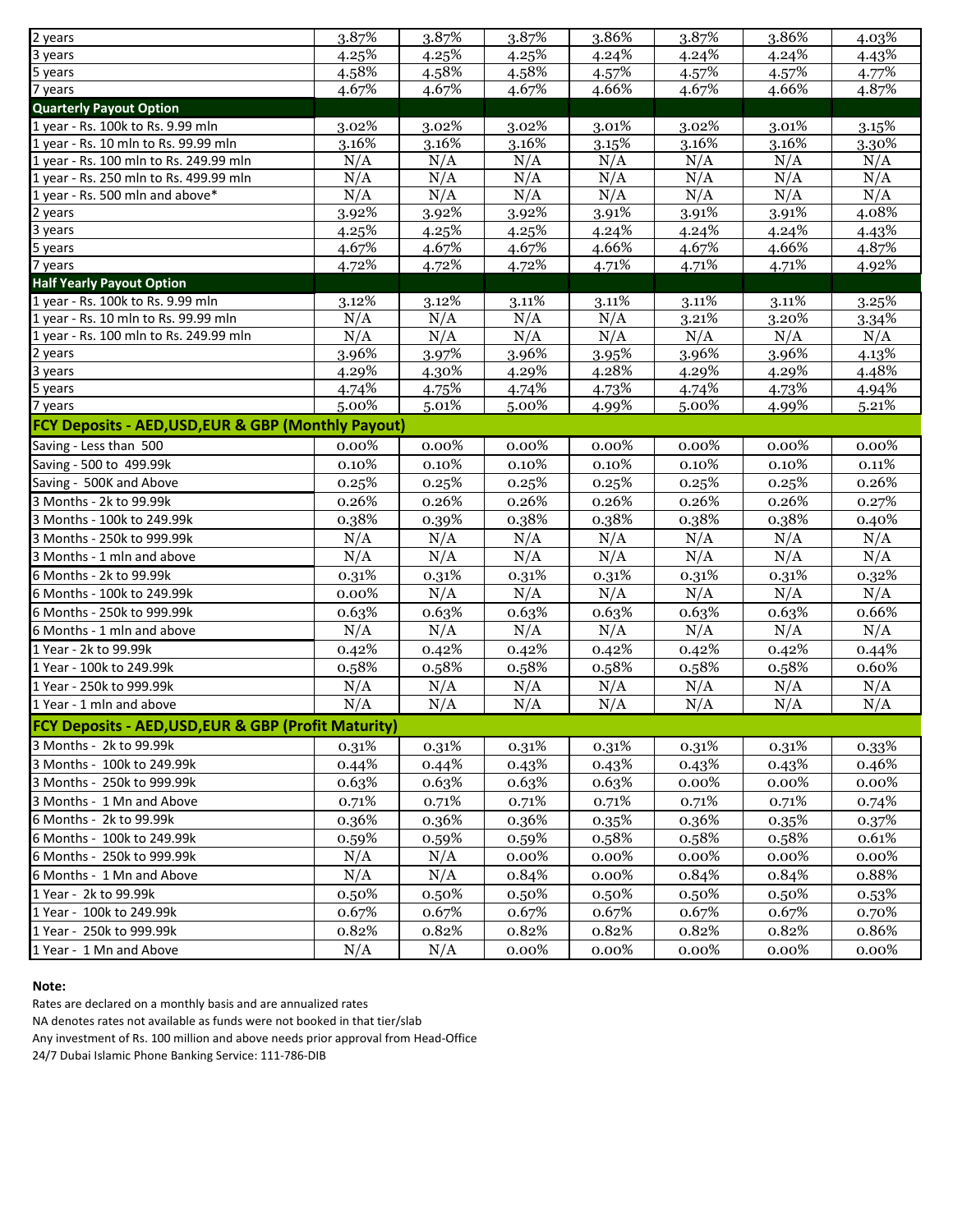

# Dubai Islamic Bank (منك دبي الإسلامي الله عنها

| <b>HISTORICAL RATE SHEET</b>                                              |                |                  |                |                |                |                |                |  |  |
|---------------------------------------------------------------------------|----------------|------------------|----------------|----------------|----------------|----------------|----------------|--|--|
| <b>Product / Tiers</b>                                                    | <b>Apr-18</b>  | <b>Mar-18</b>    | $Feb-18$       | $Jan-18$       | <b>Dec-17</b>  | <b>Nov-17</b>  | <b>Oct-17</b>  |  |  |
| <b>Business Account (Semi-annual Payout)</b>                              |                |                  |                |                |                |                |                |  |  |
| Rs. 1 & Above                                                             | 0.04%          | 0.04%            | 0.04%          | 0.04%          | 0.04%          | 0.04%          | 0.05%          |  |  |
| <b>Special Savings (Monthly Payout)</b>                                   |                |                  |                |                |                |                |                |  |  |
| Less than Rs. 500k                                                        | 1.73%          | 1.73%            | 1.73%          | 1.73%          | 1.73%          | 1.73%          | 1.80%          |  |  |
| Rs. 500k to Rs. 999k                                                      | 2.15%          | 2.15%            | 2.15%          | 2.14%          | 2.15%          | 2.15%          | 2.24%          |  |  |
| Rs. 1 mln to Rs. 4.99 mln                                                 | 2.24%          | 2.24%            | 2.24%          | 2.23%          | 2.24%          | 2.24%          | 2.34%          |  |  |
| Rs. 5 mln to Rs. 9.99 mln                                                 | 2.33%          | 2.33%            | 2.33%          | 2.32%          | 2.33%          | 2.33%          | 2.43%          |  |  |
| Rs. 10 mln to Rs. 24.99 mln                                               | 2.87%          | 2.87%            | 2.87%          | 2.86%          | 2.86%          | 2.86%          | 2.99%          |  |  |
| Rs. 25 mln to Rs. 49.99 mln                                               | 2.94%          | 2.94%            | 2.94%          | 2.93%          | 2.94%          | 2.93%          | 3.07%          |  |  |
| Rs 50 mln to Rs. 99.99 mln                                                | 3.05%          | 3.05%            | 3.05%          | 3.04%          | 3.04%          | 3.04%          | 3.18%          |  |  |
| Rs. 100 mln to Rs. 249.99 mln                                             | 3.18%          | 3.18%            | 3.18%          | 3.17%          | 3.18%          | 3.17%          | 3.32%          |  |  |
| Rs. 250 mln to Rs. 499.99 mln                                             | 3.32%          | 3.32%            | 3.31%          | 3.31%          | 3.31%          | 3.31%          | 3.46%          |  |  |
| Rs. 500 mln to Rs. 999.99 mln                                             | N/A            | 3.36%            | N/A            | N/A            | N/A            | N/A            | N/A            |  |  |
| Rs. 1 bln and above                                                       | N/A            | N/A              | N/A            | N/A            | N/A            | N/A            | N/A            |  |  |
| <b>Enhanced Saving (Monthly Payout)</b>                                   |                |                  |                |                |                |                |                |  |  |
| Less than Rs. 1 mln                                                       | 1.73%          | 1.73%            | 1.73%          | 1.73%          | 1.73%          | 1.73%          | 1.80%          |  |  |
| Rs. 1 mln to Rs. 4.99 mln                                                 | 1.94%          | 1.95%            | 1.94%          | 1.94%          | 1.94%          | 1.94%          | 2.03%          |  |  |
| Rs. 5 mln to Rs. 9.99 mln                                                 | 1.97%          | 1.97%            | 1.97%          | 1.97%          | 1.97%          | 1.97%          | 2.06%          |  |  |
| Rs. 10 mln to Rs. 24.99 mln                                               | 2.03%          | 2.04%            | 2.03%          | 2.03%          | 2.03%          | 2.03%          | 2.12%          |  |  |
| Rs 25 mln to Rs. 49.99 mln                                                | 2.13%          | 2.13%            | 2.13%          | 2.12%          | 2.13%          | 2.12%          | 2.22%          |  |  |
| Rs. 50 mln to Rs. 99.99 mln                                               | 2.29%          | 2.29%            | 2.28%          | 2.28%          | 2.28%          | 2.28%          | 2.38%          |  |  |
| Rs. 100 mln to Rs. 250 mln                                                | 2.33%          | $\overline{N}/A$ | 2.33%<br>N/A   | 2.32%          | 2.33%<br>N/A   | 2.33%<br>N/A   | 2.43%<br>N/A   |  |  |
| Rs. 250 mln to Rs. 500 mln<br>Rs. 500 mln to Rs. 1 bln                    | N/A<br>N/A     | N/A<br>N/A       | N/A            | N/A<br>N/A     | N/A            | N/A            | N/A            |  |  |
| Rs. 1 bln and above                                                       | N/A            | N/A              | N/A            | N/A            | N/A            | N/A            | N/A            |  |  |
| <b>Premium Term Deposit (Profit at Maturity)</b>                          |                |                  |                |                |                |                |                |  |  |
| 1 Month Rs. 2.5 mln to Rs. 9.99 mln                                       |                |                  |                |                |                |                |                |  |  |
| 1 Month Rs. 10 mln to Rs. 19.99 mln                                       | 4.17%<br>4.35% | 4.17%<br>4.35%   | 4.17%<br>4.34% | 4.16%<br>4.33% | 4.16%<br>4.34% | 4.16%          | 4.35%<br>4.53% |  |  |
| 1 MonthRs. 20 mln to Rs. 29.99 mln                                        | 4.35%          | 4.35%            | 4.34%          | 4.33%          | 4.34%          | 4.34%<br>4.34% | 4.53%          |  |  |
| 1 Month Rs. 30 mln to Rs. 39.99 mln                                       | 4.35%          | 4.35%            | 4.34%          | 4.33%          | 4.34%          | N/A            | 4.53%          |  |  |
| 1 Month Rs. 40 mln to Rs. 49.99 mln                                       | N/A            | N/A              | 4.34%          | N/A            | N/A            | N/A            | N/A            |  |  |
| 1 Month Rs 50 mln to Rs. 59.99 mln                                        | N/A            | N/A              | 4.48%          | N/A            | N/A            | N/A            | N/A            |  |  |
| 1 Month Rs 60 mln to Rs. 69.99 mln                                        | 4.48%          | 4.48%            | 4.48%          | 4.47%          | 4.48%          | 4.47%          | 4.67%          |  |  |
| 1 Month Rs 70 mln to Rs. 79.99 mln                                        | N/A            | N/A              | N/A            | N/A            | N/A            | N/A            | N/A            |  |  |
| 1 Month Rs 80 mln to Rs. 89.99 mln                                        | N/A            | N/A              | N/A            | N/A            | N/A            | N/A            | N/A            |  |  |
| 1 Month Rs 90 mln to Rs. 99.99 mln                                        | N/A            | N/A              | N/A            | N/A            | N/A            | N/A            | N/A            |  |  |
| 1 Month Rs 100 mln to Rs. 149.99 mln                                      | N/A            | N/A              | N/A            | N/A            | N/A            | N/A            | N/A            |  |  |
| 1 Month Rs 150 mln to Rs. 199.99 mln                                      | N/A            | N/A              | N/A            | N/A            | N/A            | N/A            | N/A            |  |  |
| 1 Month Rs 200 mln to Rs. 299.99 mln                                      | N/A            | N/A              | N/A            | N/A            | N/A            | N/A            | N/A            |  |  |
| 1 Month Rs 300 mln to Rs. 499.99                                          | N/A            | N/A              | N/A            | N/A            | N/A            | N/A            | N/A            |  |  |
| 1 Month Rs 500 mln and above                                              | N/A            | N/A              | N/A            | N/A            | N/A            | N/A            | N/A            |  |  |
| 3 Month Rs. 2.5 mln to Rs. 9.99 mln                                       | 4.39%          | 4.39%            | 4.39%          | 4.38%          | 4.39%          | 4.38%          | 4.58%          |  |  |
| 3 Month Rs. 10 mln to Rs. 19.99 mln<br>3 MonthRs. 20 mln to Rs. 29.99 mln | 4.48%<br>4.48% | 4.48%            | 4.48%<br>4.48% | 4.47%          | 4.48%<br>4.48% | 4.47%          | 4.67%          |  |  |
| 3 Month Rs. 30 mln to Rs. 39.99 mln                                       | N/A            | 4.48%<br>N/A     | N/A            | 4.47%<br>4.47% | N/A            | 4.47%<br>N/A   | 4.67%<br>N/A   |  |  |
| 3 Month Rs. 40 mln to Rs. 49.99 mln                                       | 4.48%          | 4.48%            | 4.48%          | 4.47%          | 4.48%          | 4.47%          | 4.67%          |  |  |
| 3 Month Rs 50 mln to Rs. 59.99 mln                                        | $4.57\%$       | 4.57%            | 4.57%          | 4.56%          | 4.57%          | 4.56%          | 4.77%          |  |  |
| 3 Month Rs 60 mln to Rs. 69.99 mln                                        | N/A            | N/A              | N/A            | N/A            | N/A            | N/A            | N/A            |  |  |
| 3 Month Rs 70 mln to Rs. 79.99 mln                                        | N/A            | N/A              | N/A            | N/A            | N/A            | N/A            | N/A            |  |  |
| 3 Month Rs 80 mln to Rs. 89.99 mln                                        | N/A            | N/A              | N/A            | N/A            | N/A            | N/A            | N/A            |  |  |
| 3 Month Rs 90 mln to Rs. 99.99 mln                                        | N/A            | N/A              | N/A            | N/A            | N/A            | N/A            | N/A            |  |  |
| 3 Month Rs 100 mln to Rs. 149.99 mln                                      | N/A            | N/A              | N/A            | N/A            | N/A            | N/A            | N/A            |  |  |
| 3 Month Rs 150 mln to Rs. 199.99 mln                                      | N/A            | N/A              | N/A            | N/A            | N/A            | N/A            | N/A            |  |  |
| 3 Month Rs 200 mln to Rs. 299.99 mln                                      | N/A            | N/A              | N/A            | N/A            | N/A            | N/A            | N/A            |  |  |
| 3 Month Rs 300 mln to Rs. 499.99                                          | N/A            | N/A              | N/A            | N/A            | N/A            | N/A            | N/A            |  |  |
| 3 Month Rs 500 mln and above                                              | N/A            | N/A              | N/A            | N/A            | N/A            | N/A            | N/A            |  |  |
| 6 Month Rs. 2.5 mln to Rs. 9.99 mln                                       | 4.48%          | 4.48%            | 4.48%          | 4.47%          | 4.48%          | 4.47%          | 4.67%          |  |  |
| 6 Month Rs. 10 mln to Rs. 19.99 mln                                       | 4.70%          | 4.71%            | 4.70%          | 4.69%          | 4.70%          | 4.70%          | 4.91%          |  |  |
| 6 Month Rs. 20 mln to Rs. 29.99 mln                                       | N/A            | 4.71%            | 4.70%          | 4.69%          | 4.70%          | 4.70%          | 4.91%          |  |  |
| 6 Month Rs. 30 mln to Rs. 39.99 mln                                       | N/A            | N/A              | N/A            | N/A            | N/A            | N/A            | N/A            |  |  |
| 6 Month Rs. 40 mln to Rs. 49.99 mln                                       | 4.70%          | 4.71%            | 4.70%          | 4.69%          | 4.70%          | 4.70%          | 4.91%          |  |  |